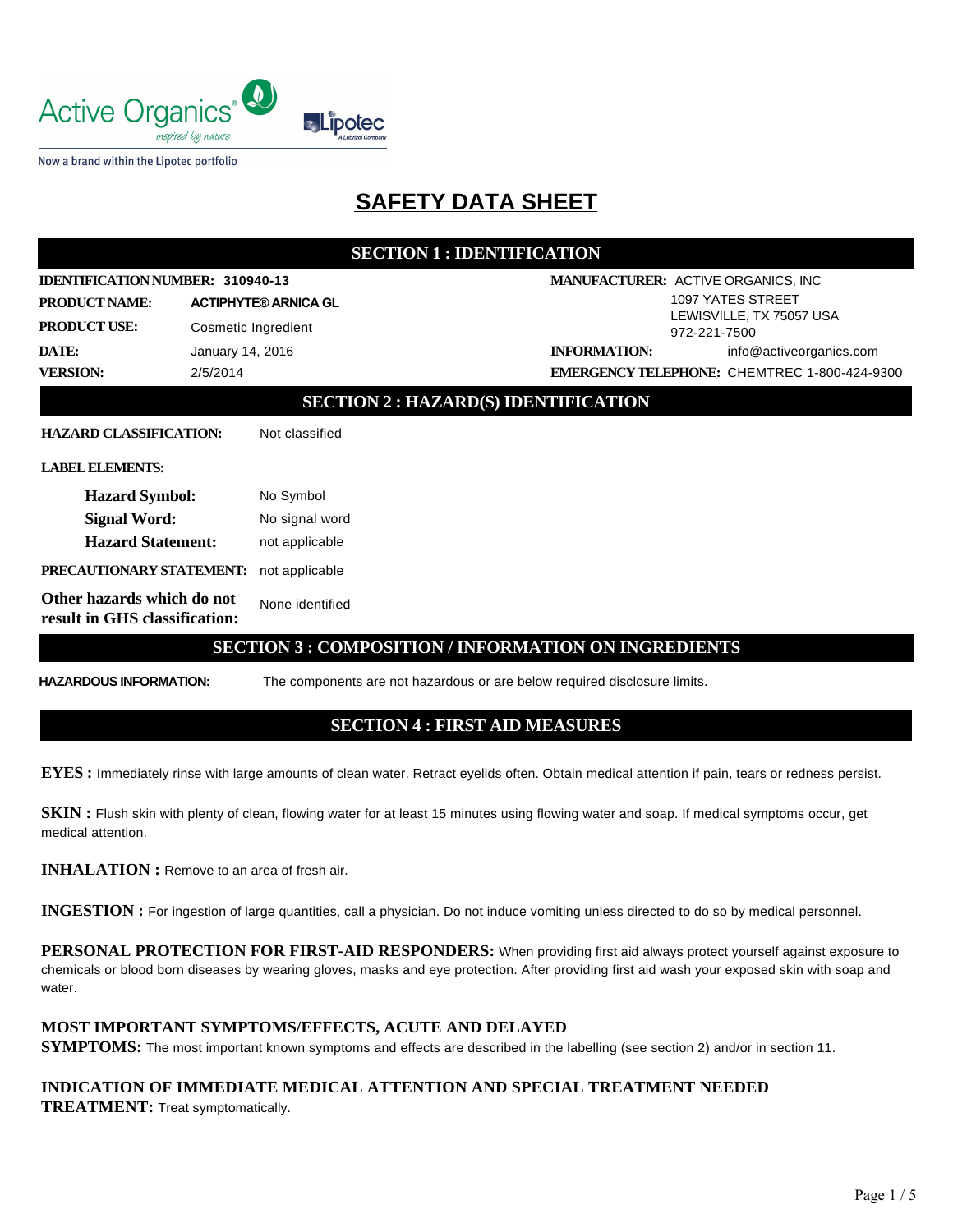## **SECTION 5 : FIRE FIGHTING MEASURES**

**GENERAL INFORMATION :** Wear appropriate safety and protective gear. Use water spray to keep fire-exposed containers cool. In any fire, take caution for irritating and /or toxic gasses that could be generated. Hazardous combustion products may contain the original material, in addition to unidentified toxic and/or irritating compounds. Hazardous combustion products may include and are not limited to aldehydes, carbon monoxide and carbon dioxide.

**FLAMMABILITY:** Not available

**FLAMMABLE LIMITS: LEL (Lower)-** N/A **UEL (Upper)-** N/A

**FLASH POINT :** > 390° F(PMCC)

**IGNITION TEMPERATURE :** Not applicable

**EXTINGUISHING MEDIA :** Water in a fine spray. Alcohol resistant foam, CO2 or Dry Chemical extinguisher.

**SPECIAL FIRE FIGHTING PROCEDURES:** Not available

**HAZARDOUS COMBUSTION PRODUCTS :** Hazardous combustion products may contain the original material, in addition to unidentified toxic and/or irritating compounds. Hazardous combustion products may include and are not limited to aldehydes, carbon monoxide and carbon dioxide.

#### **UNUSUAL FIRE AND EXPLOSION HAZARDS:** Not available

# **SECTION 6 : ACCIDENTAL RELEASE MEASURES**

**FOR SMALL SPILLS AND LEAKS :** Absorb spill with inert material (e.g. vermiculite, sand or earth) and dispose in a suitable container. Use proper protective equipment.

FOR LARGE SPILLS : Use proper protective equipment. Dike around spill and pump into suitable containers. Isolate spill area and deny unnecessary entry. Dispose of in compliance with general and local government regulations.

## **SECTION 7 : HANDLING AND STORAGE**

**HANDLING:** Avoid contact with eyes, skin and clothing.Keep containers tightly closed until use. Avoid ingestion and inhalation. Use with adequate ventilation. Wash hands before eating, drinking, smoking or using toilet facilities. Dispose of in compliance with general and local government regulations.

**STORAGE:** Recommend storage in original container. Store in a cool, dry, well-ventilated area away from incompatible substances. To maintain quality, do not store in heat or direct sunlight.

**OTHER RECOMMENDATIONS:** Avoid contact with strong oxidizing agents such as Nitric Acid or other strong acids, chromium trioxide, potassium chlorate or potassium permanganate.

#### **FOR TOPICAL COSMETIC USE ONLY**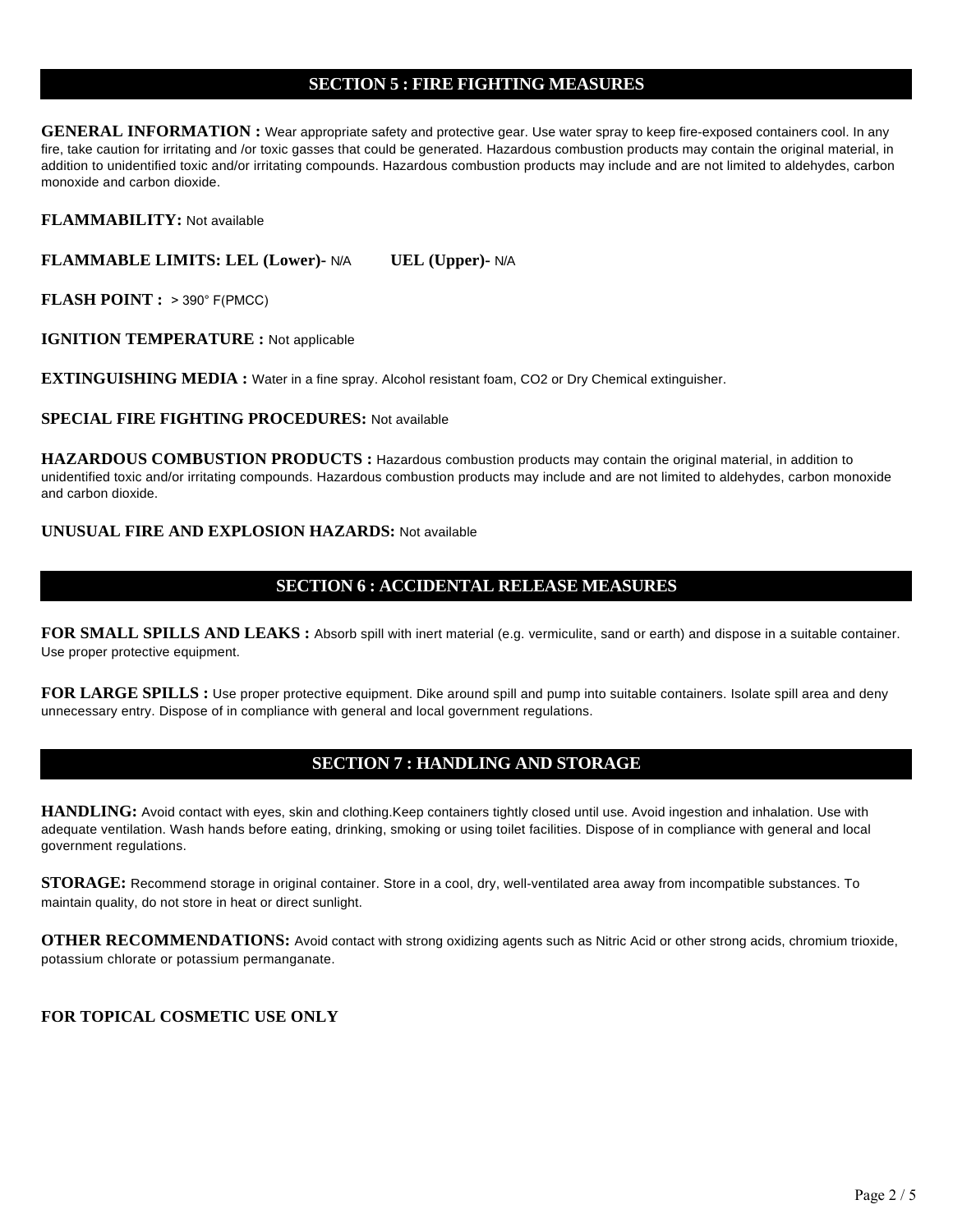#### **SECTION 8 : EXPOSURE CONTROLS / PERSONAL PROTECTION**

#### **CONTROL PARAMETERS**

**OCCUPATIONAL EXPOSURE LIMITS:** No exposure limit has been established for this product.

#### **OTHER EXPOSURE LIMITS:**

**Glycerin** OSHA TWA (Total) is: 10 mg/m3 OSHA TWA (Respirable): 5 mg/m3 OSHA Z-1 PEL (TOTAL): 15 mg/m3 OSHA Z-1 PEL(Respirable): 5 mg/m3

**APPROPRIATE ENGINEERING CONTROLS:** Use adequate ventilation to keep airborne concentrations low. Facilities storing or utilizing this material should be equipped with an eyewash facility and a safety shower.

#### **INDIVIDUAL PROTECTION MEASURES, SUCH AS PERSONAL PROTECTIVE EQUIPMENT**

**GENERAL:** Emergency eye wash fountains and safety showers should be available in the immediate vicinity of any potential exposure. Sinks and washing facilities should also be immediately available. Use adequate ventilation to keep airborne concentrations low.

**HYGIENE MEASURES:** Use good personal hygiene practices. Wash hands before eating, drinking, smoking or using toilet facilities. Remove any exposed clothing and wash thoroughly before reuse.

**EYES:** Use safety glasses or safety goggles.

**SKIN:** No precautions other than clean body-covering clothing should be needed.

**RESPIRATORY:** For most conditions, no respiratory protection should be needed. However, if material is used with excessive heating or sprayed, use adequate ventilation and use an approved air-purifying respirator and equipment.

## **SECTION 9 : PHYSICAL AND CHEMICAL PROPERTIES**

**PHYSICAL STATE AND APPEARANCE:** Light to medium amber liquid

**ODOR:** Characteristic **COLOR:** Light to medium amber **SPECIFIC GRAVITY:** 1.05 - 1.15 at 25° C **REFRACTIVE INDEX:** 1.3920 - 1.5000 at 25° C **SOLUBILITY IN WATER:** Soluble in any proportion in water **PH:** 4.0 - 6.5 at 25° C **VISCOSITY:** N/A **BOILING POINT:** 290° C **FLASH POINT:** > 390° F(PMCC) **VAPOR DENSITY (Air=1):** N/A **VAPOR PRESSURE:** N/A **EVAPORATION RATE (Butyl acetate=1):** N/A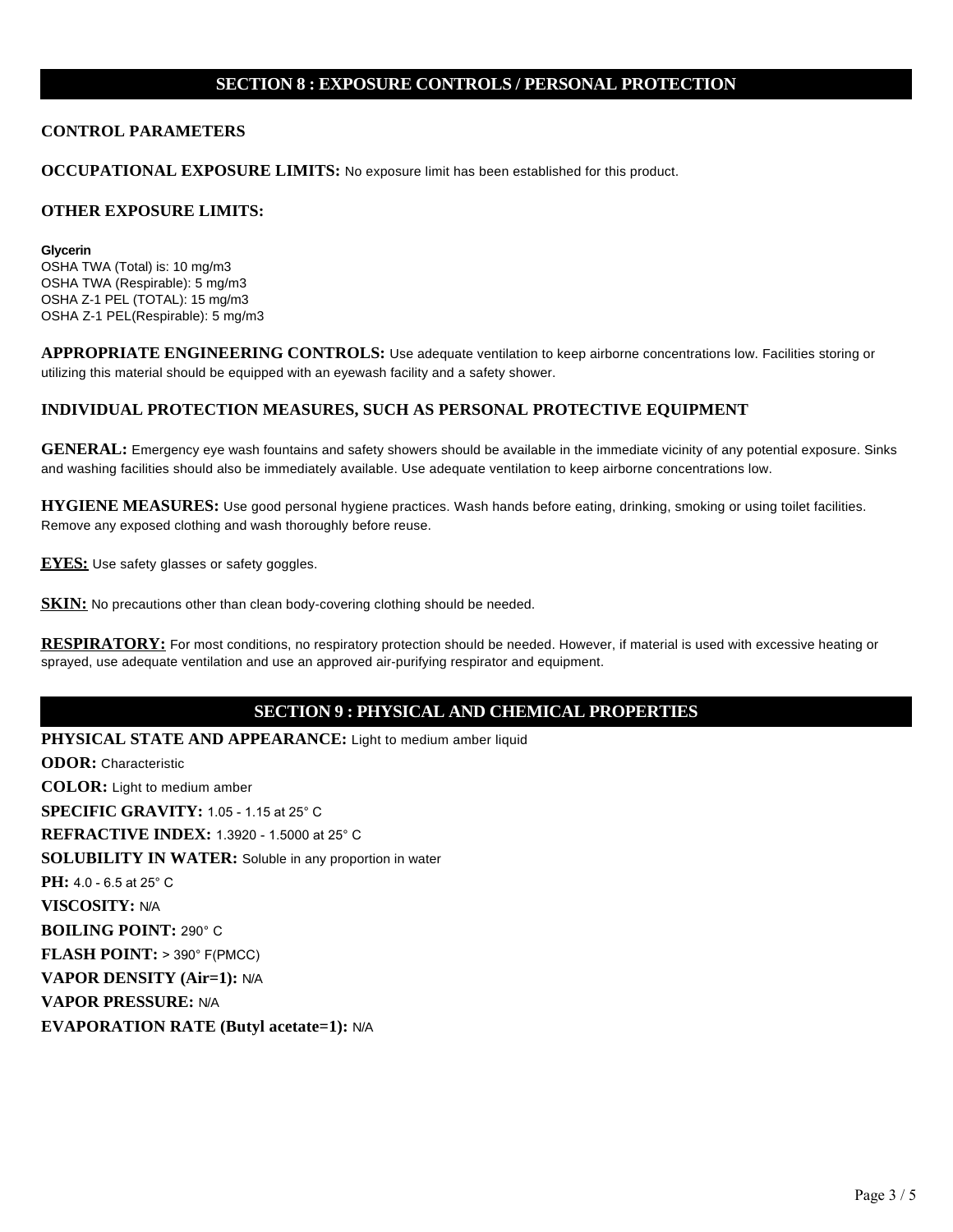## **SECTION 10 : STABILITY AND REACTIVITY DATA**

#### **STABILITY:** Stable

**INCOMPATIBILITY:** Glycerin is incompatible with strong oxidizers such as sodium hypochlorite, hypochlorous acid.

**REACTIVITY:** Glycerin MAY react violently with acetic anhydride, aniline and nitrobenzene, chromic oxide, lead oxide and fluorine, phosphorous triiodide, ethylene oxide and heat, silver perchlorate, sodium peroxide or sodium hydride.

**POLYMERIZATION:** Will not occur.

#### **CONDITIONS TO AVOID:** Not applicable

## **HAZARDOUS DECOMPOSITION PRODUCTS:** Acrolein

# **SECTION 11 : TOXICOLOGICAL INFORMATION**

Information on toxicological effects:

Acute toxicity: no data available

Dermal: no data available

Skin corrosion/irritation: no data available

Serious eye damage/eye irritation: no data available

Respiratory or skin sensitization: no data available

Germ cell mutagenicity: no data available

**Carcinogenicity** 

IARC: No component of this product present at levels greater than or equal to 0.1% is identified as probable, possible or confirmed human carcinogen by IARC.

ACGIH: No component of this product present at levels greater than or equal to 0.1% is identified as a carcinogen or potential carcinogen by ACGIH.

NTP: No component of this product present at levels greater than or equal to 0.1% is identified as a known or anticipated carcinogen by NTP. OSHA: No component of this product present at levels greater than or equal to 0.1% is identified as a carcinogen or potential carcinogen by OSHA. Reproductive toxicity: no data available

Specific target organ toxicity - single exposure: no data available

Inhalation: no data available

Specific target organ toxicity - repeated exposure: no data available

Aspiration hazard: no data available

Additional Information

To the best of our knowledge, toxicological properties have not been thoroughly investigated.

# **SECTION 12 : ECOLOGICAL INFORMATION**

# **THIS PRODUCT IS NOT A TOXIC OR ECOLOGICAL RISK.**

**Ecotoxicity** Effects on the aquatic environment: no data available Biodegradability: no data available Persistence: no data available Bioaccumulation: no data available Octanol / water partition coefficient: no data available Mobility: no data available Precipitation: no data available Expected behavior of the product: no data available Other Adverse Effects: no data available